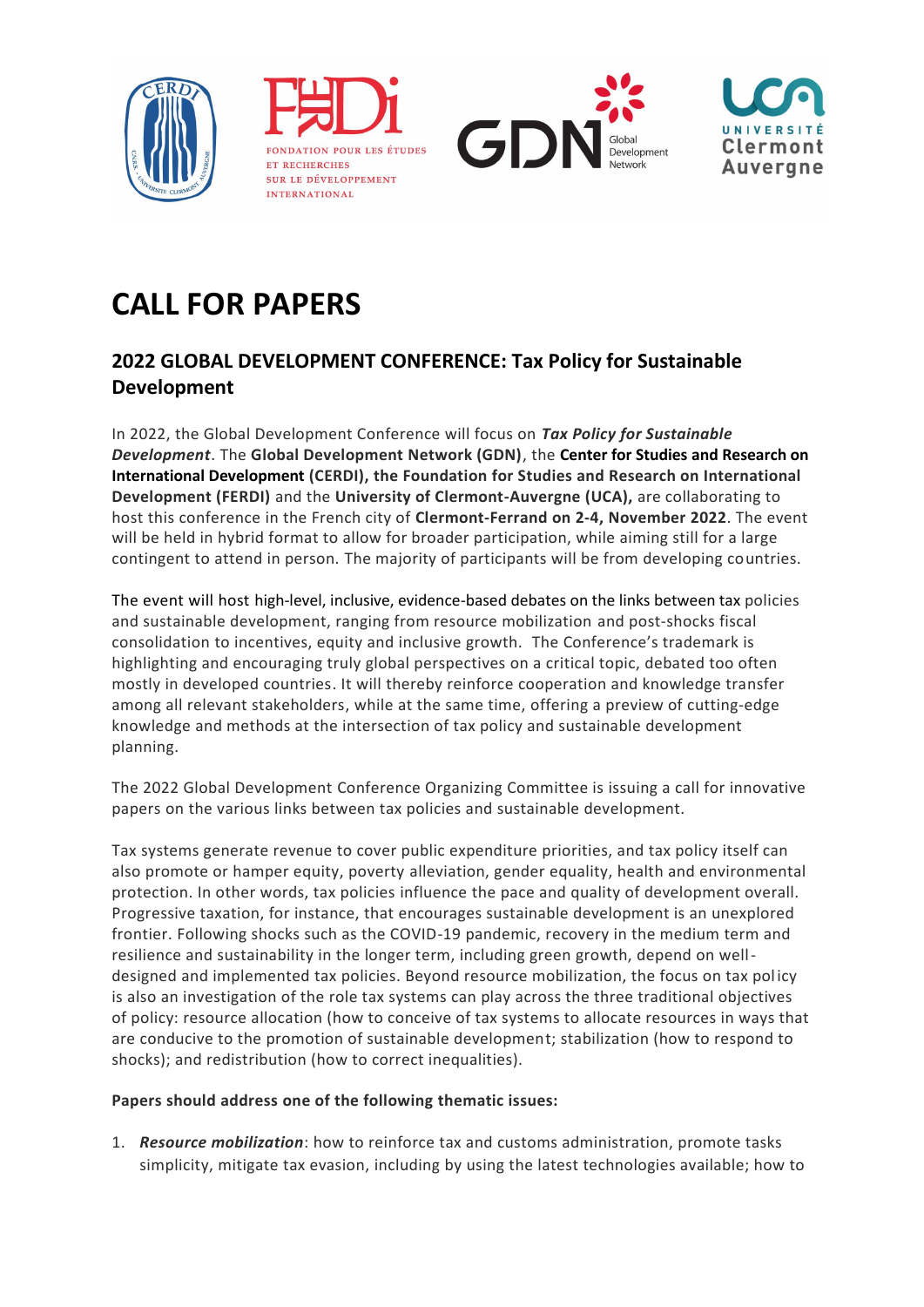encourage transition into the formal sector; but also, how to devise a tax and revenueraising system that allows to reap the benefits from natural resource exploitation while avoiding the risk of natural resource induced Dutch disease. This thematic block notably includes (among others):

- a. Domestic resource mobilization
- b. Digitalization and taxation
- c. Natural resource management and taxation
- d. The political economy of taxation
- e. Taxation and the informal sector
- f. Customs administration
- g. Regional tax cooperation
- h. Tax expenditures
- i. Tax evasion.
- 2. *Taxes and incentives*: how to use taxation to support policies and sustainable development. This includes the use of tax to create behaviour-changing incentives (socalled Pigouvian taxes). The following sub-themes will be considered, not exclusively:
	- a. Environmental or "Green" taxation
	- b. Taxation as an industrial policy instrument
	- c. Taxation and foreign direct investment (FDI) taxation of MNEs (OECD Pillar II), the tax design of Special Economic Zones etc.
	- d. Taxes for health (tobacco, alcohol and high calorie foods)
	- e. Tax policy and female labor participation
- 3. *Tax systems, inclusion and inequality* in developing countries. This theme includes but is not limited to:
	- a. Tax policy and inclusive growth
	- b. Tax policy, equity and vulnerability
	- c. Gender related issues
	- d. The political economy of taxation
	- e. Fiscal consolidation and equity
	- f. Tax policies and responses to the COVID crisis
	- g. Wealth taxation

Detailed descriptions of thematic issues and sub-themes including concept note and more information on Conference can be found **[HERE.](http://www.gdn.int/taxpolicyconference)** 

## **Guidelines and Selection**

Selection of the papers will be made in two stages, first on the basis of an extended abstract and then the full paper.

Those interested should submit the abstract of their paper (between 300-800 words) by **May 10,** 2022, 11:59 pm CET throug[h the following link.](https://gdc2022.awardsplatform.com/)